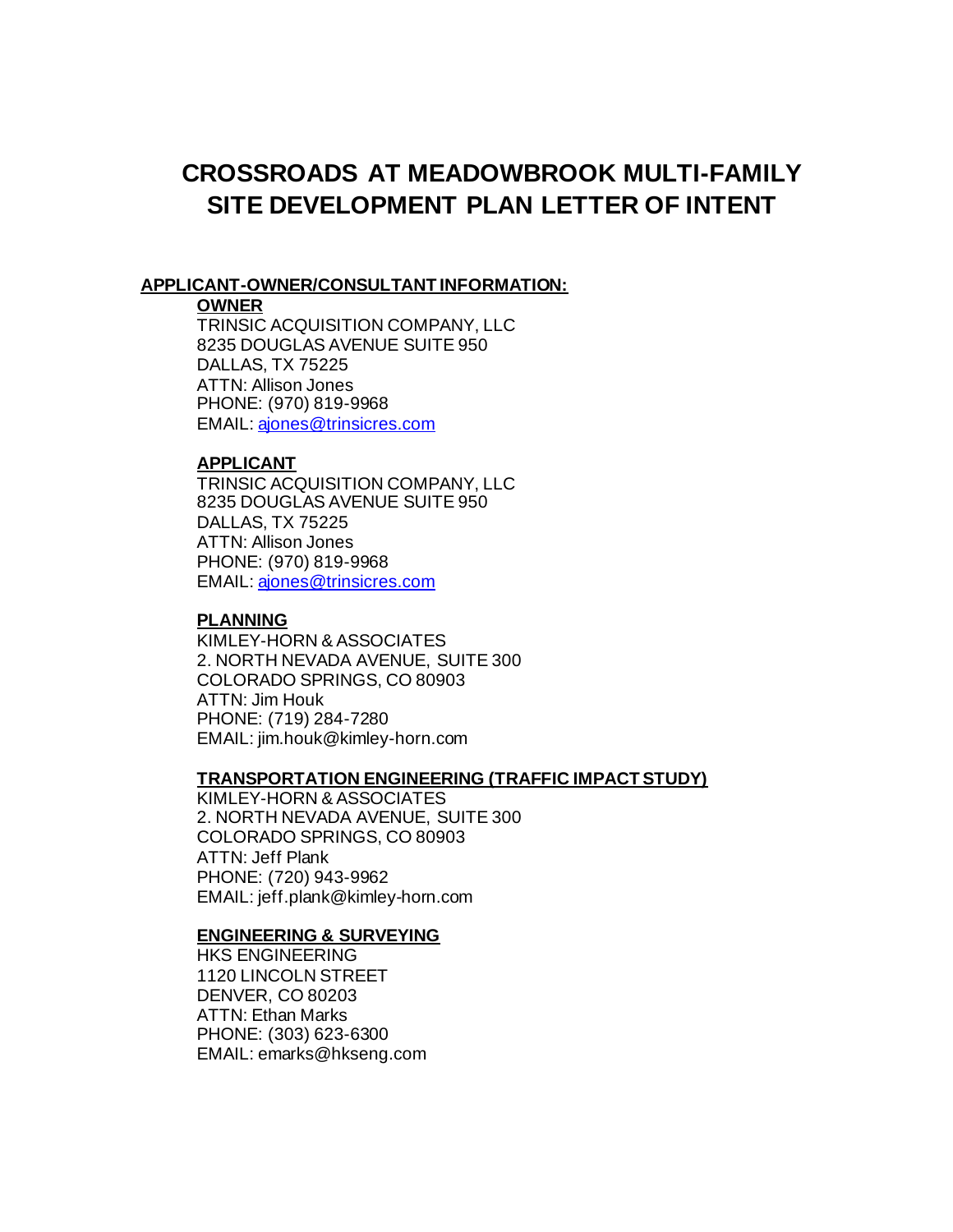EPC: EA Number EA2055 File Number PPR2141

#### **LOCATION, ACREAGE, PARCEL ID INFO, & ZONING**

The 12.70-acre parcel (TSN: 54080-07-005) in the RM-30 (multifamily) zone is located at the west end of proposed extension of Meadowbrook Parkway. The site is also adjacent to the intersection of US State Highway 94 and Highway 24/Newt Drive. (See vicinity map for location/site details).

#### **REQUEST**

The owner/applicant(s) request approval the proposed site development plan of the 12.70 acre site to development an eight (8) building, 306-unit multifamily community (24.09 DU/AC) in the RM-30 District (See PCD File No. P208). The site plan includes platted boundary descriptions, multifamily residential unit buildings, ROW dedications and improvements, private parking and drives, stormwater and water quality facilities, utilities, pedestrian amenities, private open spaces, and landscape buffers and setbacks. The project is targeted to begin construction the first and second quarter of 2022 and the construction will be completed in one phase.

The planned community includes: eight (8) three (3) story multifamily unit buildings, one single (1) story leasing and amenity building, tuck under garages and uncovered surface parking, swimming pool, landscaping, open spaces, and active and passive recreational amenities. The site plan provides for a good internal circulation network of walks and connections to adjacent existing and proposed land uses.

The proposed site plan establishes an adequate level of compatibility with the existing and natural features of the site. The site doesn't contain any major vegetation or topographic features. The plans encourage a healthy land use pattern to support a balanced transportation system within the area. The site plan and physical grading provide positive transitions to the adjacent land uses. No environmentally sensitive areas, wetlands and wildlife areas are impacted by the project. The initial review would indicate that the project will not have any negative impact on the County services and facilities.

The proposed site development plan is in meets dimensional standards of the RM-30 Zone , approved May 11, 2021 (PCD File No. P-20-8), along with the preliminary plan (PCD File No. SP-20-11), approved by the Board of County Commissioners (BOCC) on October 26, 2021. Final Plat PCD File No. SF-21-29 is currently under review for administrative approval.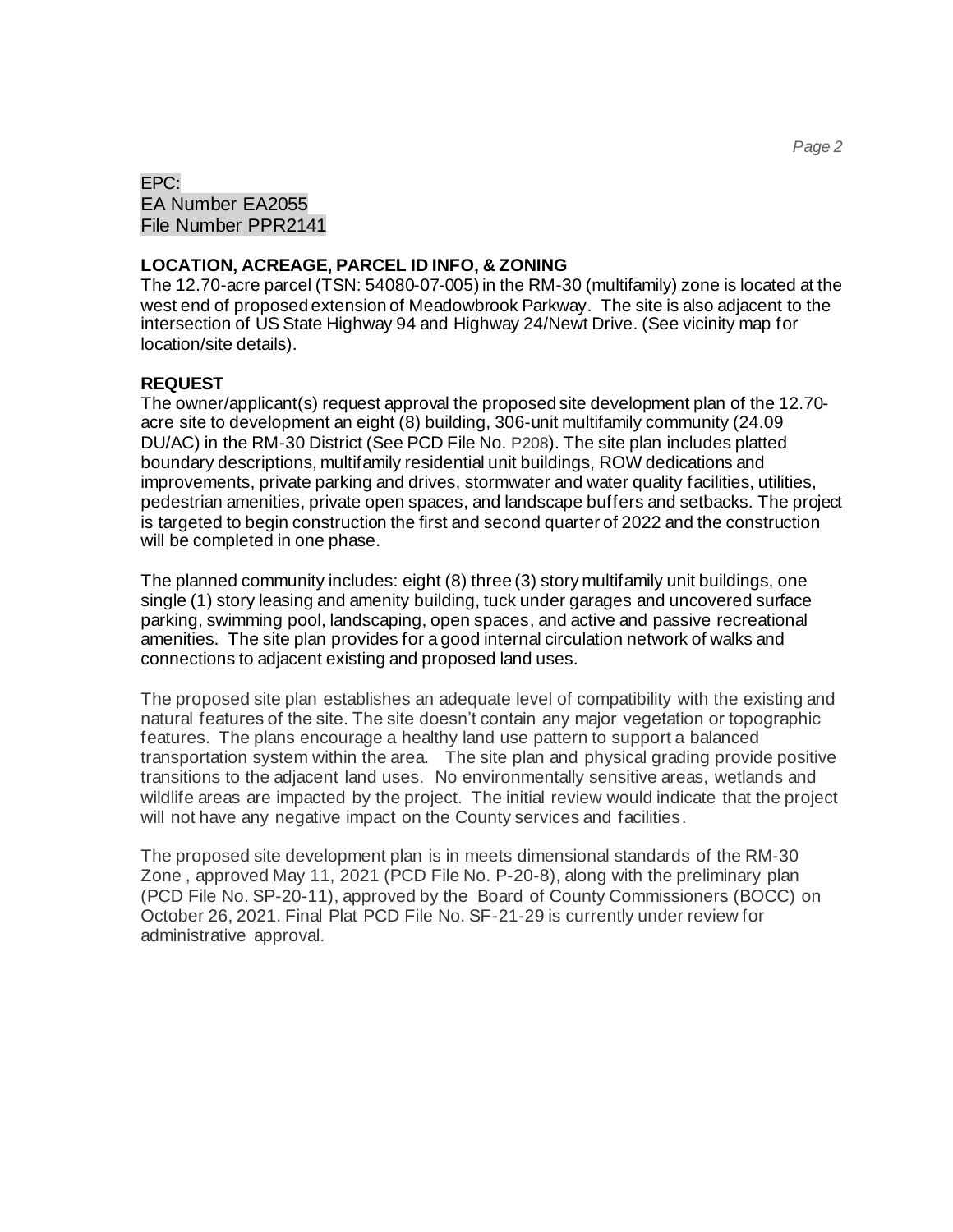*Residential (RM-30) Zoning Compliance:* The Crossroads at Meadowbrook development plan meets the following requirements of the RM-30 zone, including landscape buffering/screening requirements of the Code summarized below:

- Maximum density: 30 DU/AC
- Structural Setbacks (from property boundary):
	- o Front 25-feet feet
	- o Side/Rear: 15-feet
	- o The minimum distance between buildings shall be 10 feet.
- Max Lot Coverage: 60%
- Max Height: 40'
- Roadway Landscape Buffers:

The site development and landscape plans show the following landscape setbacks/buffers and screening:

| Ex./Prop. Road                          | <b>Roadway</b><br><b>Classification</b>  | Landscaping<br><b>Buffer/Setback</b> | <b>Req. Trees*/Linear</b><br><b>Foot of Frontage</b> |  |  |
|-----------------------------------------|------------------------------------------|--------------------------------------|------------------------------------------------------|--|--|
| <b>US 24</b>                            | Expressway,<br><b>Principal Arterial</b> | $25$ feet/<br>50 feet                | 1 per 20 feet                                        |  |  |
| Meadowbrook Parkway                     | <b>Minor Arterial</b>                    | $20$ feet/<br>25 feet                | 1 per 25 feet                                        |  |  |
| **Southern Rail Point                   | Non-Arterial                             | 10 feet                              | 1 per 30 feet                                        |  |  |
| *A minimum 1/3 trees shall be evergreen |                                          |                                      |                                                      |  |  |
| ** (Private Road in proposed Tract C)   |                                          |                                      |                                                      |  |  |

15% of landscape coverage/open space is provided per the required multifamily uses in the RM-30 zone.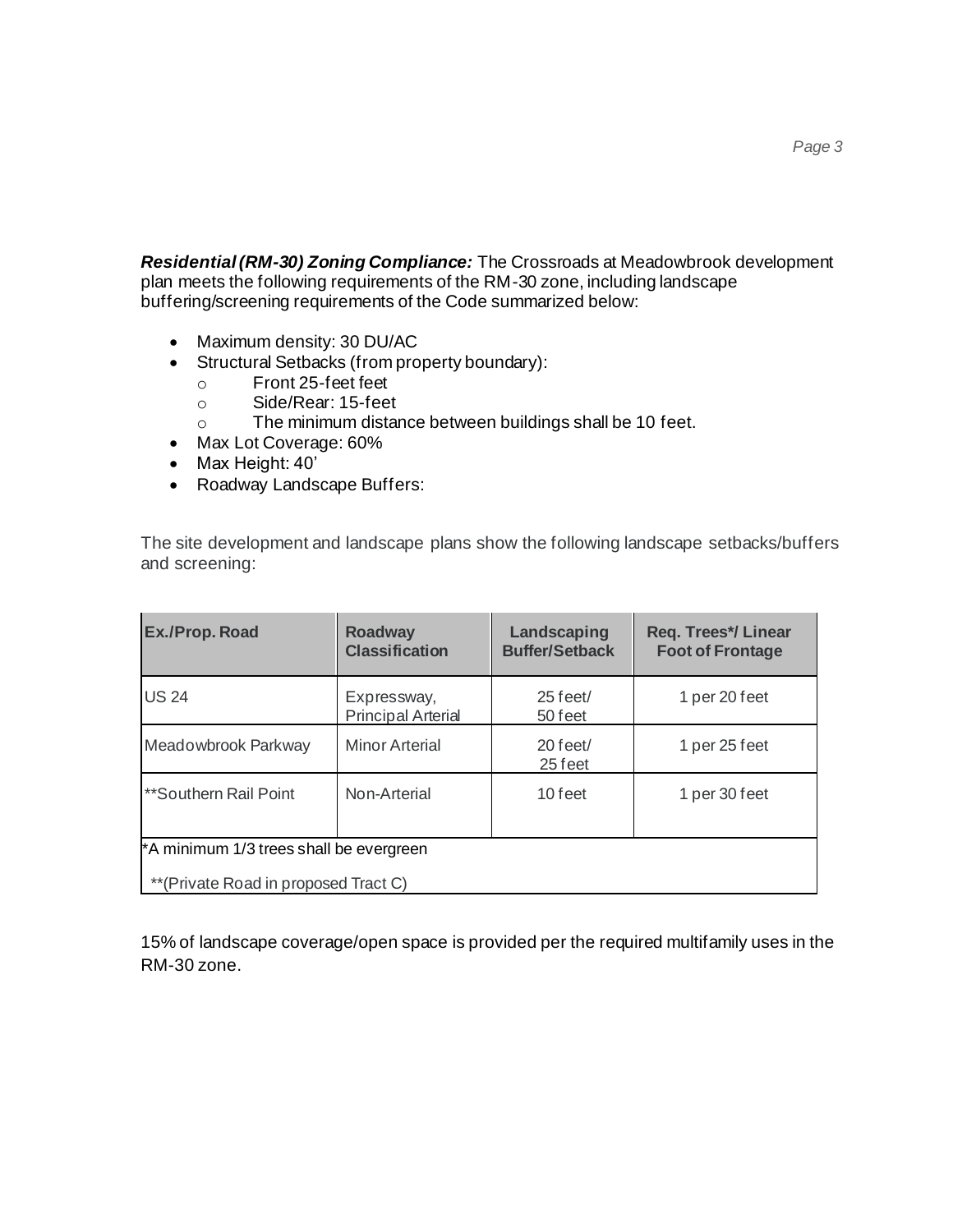*Page 4*

|                            | <b>CODE REQUIREMENTS</b> | <b>PROPOSED</b>   |
|----------------------------|--------------------------|-------------------|
| <b>IMAX DENSITY</b>        | 30 DU/AC                 | <b>24.1 DU/AC</b> |
| <b>ILANDSCAPE COVERAGE</b> | [15% (1.91 AC)           | 35.4% (4.49 AC)   |

The site (CAD-O) lays outside of the current mapped APZ 1 and APZ 2 zones and the proposed plan meets the underlying RM30 zoning criteria and objectives. The use and building design is consistent with the current zoing.



The mapping above is created from the Colorado Springs APZ/Overlay GIS data

# **Soils Report**

Based upon the evaluation of the geologic conditions, it is supported that the proposed development is feasible. The geologic conditions identified potentially hydrocompactive soils, seismicity, radon, and erosion, but these conditions are considered typical for the Front Range region of Colorado. Mitigation of geologic conditions is most effectively accomplished by avoidance. However, where avoidance is not a practical or acceptable alternative, geologic conditions should be mitigated by implementing appropriate planning, engineering, and suitable construction practices.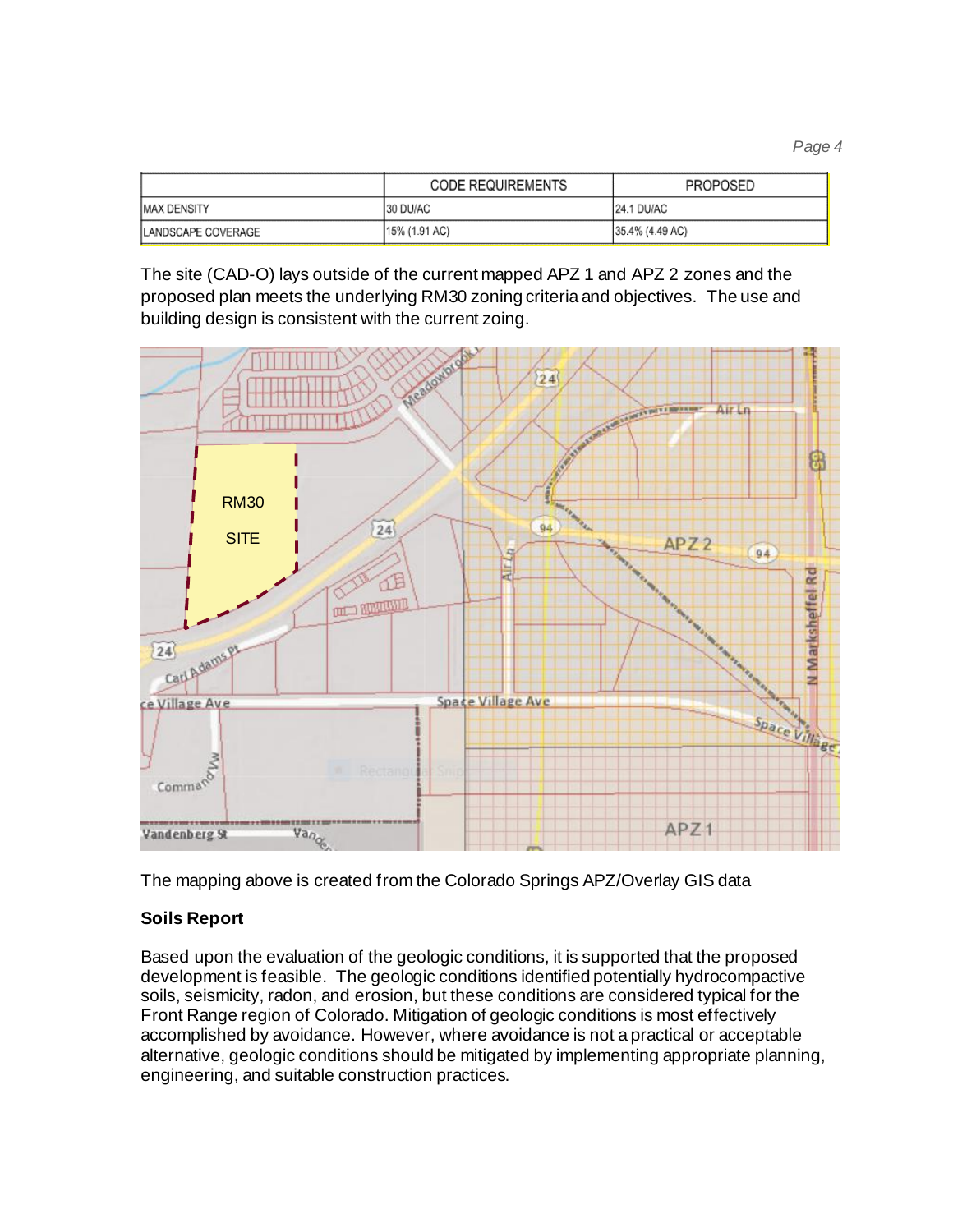In addition to the previously identified mitigation alternatives, surface and subsurface drainage systems should be considered. Exterior, perimeter foundation drains should be installed around below-grade habitable or storage spaces. Surface water should be efficiently removed from the building area to prevent ponding and infiltration into the subsurface soil.

The foundation systems for the proposed multi-family residential structures, commercial structures, retaining walls greater than 4 feet, and any retention/detention facilities should be designed and constructed based upon recommendations developed in a site-specific subsurface soil investigation.

Revisions and modifications to the conclusions and recommendations presented in this report may be issued subsequently by RMG based upon additional observations made during grading and construction, which may indicate conditions that require re-evaluation of some of the criteria presented in this report.

Necessary urban level services including, but not limited to water/sewer, stormwater, electric, natural gas, police, fire and EMS, schools, parks and open spaces, and other public facilities and services are currently delivered to residential, commercial, and light industrial properties adjacent to this proposed development.

**Public services and utilities are, or will be, provided by the following:**

- Water & Wastewater Services: Cherokee Metropolitan District
- 
- 
- 
- 
- 
- 
- 
- Natural Gas: Colorado Springs Utilities • Electric Service: Colorado Springs Utilities • Fire Protection: Cimarron Hills Fire Protection District • Public Schools: Colorado Springs District #11 • Library Services: Pikes Peak Library District: • Roads: El Paso County Road and Bridge • Police Protection: El Paso County Sheriff's Department

CMD has provided a water and sewer service commitment Letter whereby the District has committed to allocate 72.9 AF/YR for the proposed development out of its current supplies. Anticipated Residential demand includes 61.2 AF/YR for Residential Domestic use and 11.7 AF/YR for irrigation within the multifamily use. A copy of the service commitment letter has been submitted with this site development plan application in support of District water commitments for reference.

## **Traffic and Proposed Access Locations**

Primary Access to the site is planned from a driveway access to Meadowbrook Parkway on the north side of the site. Secondary access is planned from a driveway access from the private road Southern Rail Point (Tract C) located on the eastern boundary of the site. The development has been included in the Traffic Report prepared for the Master Development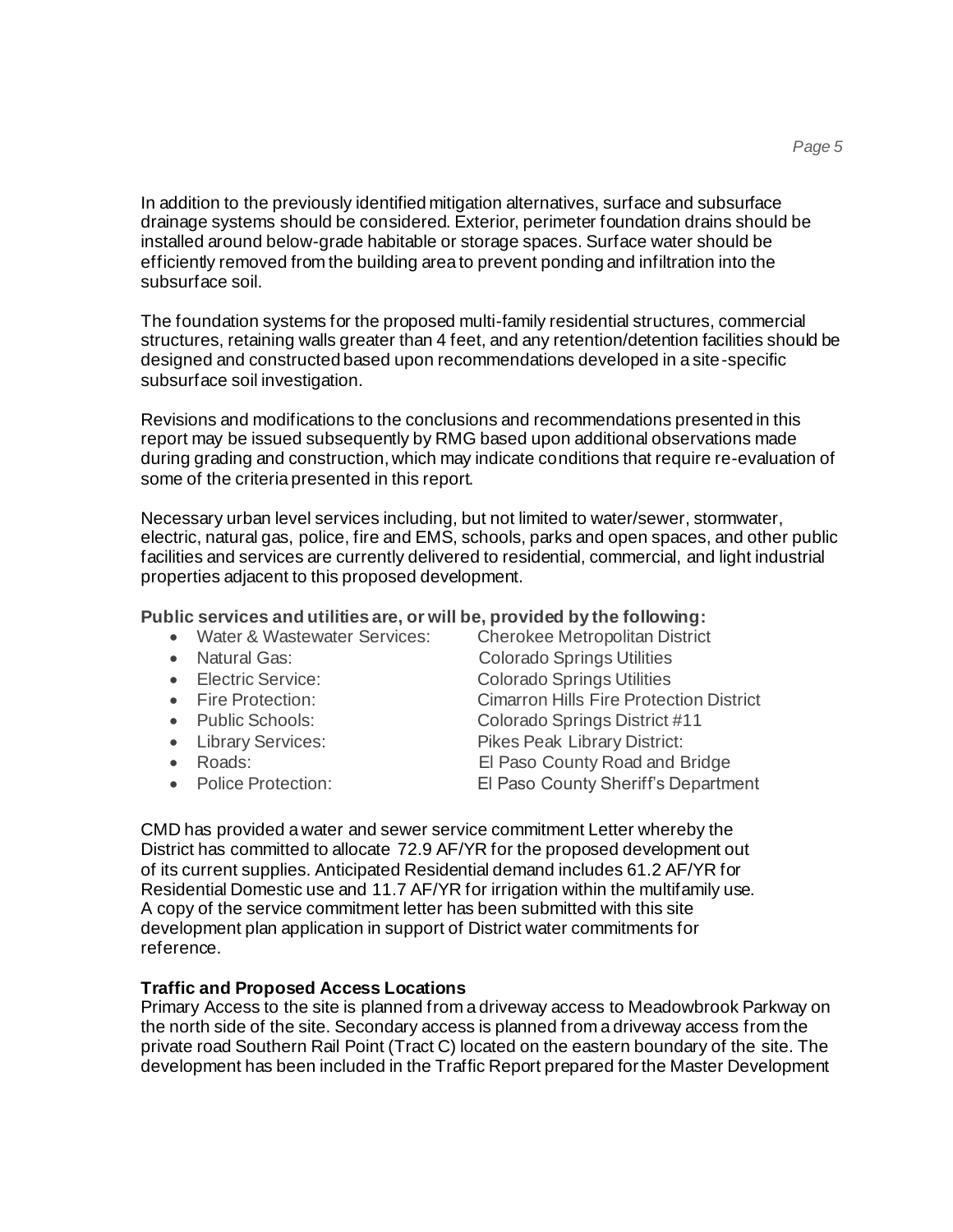submitted with the rezone and subdivision applications. The planned access conforms to the recommendations of the report and zoning and subdivision approvals.

## **Traffic and Proposed Access Locations**

Primary Access to the site is planned from a driveway access to Meadowbrook Parkway on the north side of the site. Secondary access is planned from a driveway access from the private road Southern Rail Point (Tract C) located on the eastern boundary of the site. The development has been included in the Traffic Report prepared for the Master Development submitted with the rezone and subdivision applications. The planned access conforms to the recommendations of the report and zoning and subdivision approvals.

With completion of the Crossroads Mixed Use project, one private driveway access and two private street accesses are proposed to be located on the south side of the future extension of Meadowbrook Parkway west of Newt Drive. The east access along Meadowbrook Parkway will be a private street providing access to the future retail area and will be restricted to right-in/right out movements. The middle access along Meadowbrook Parkway will be a private street and will allow full turning movements. The west access along Meadowbrook Parkway will allow full turning movements and provide access to a private driveway to the multifamily residential area.

The multifamily access along Meadowbrook Parkway will provide a westbound left turn lane with a length 180 feet plus a 100-foot taper to accommodate the spacing restriction per approved preliminary plan deviation.

Secondary access to the site is planned from Southern Rail Point, the "middle access" along the extension of Meadowbrook Parkway. A westbound left turn lane is provided at this intersection with a length of 405 feet (250 feet of storage plus 155 feet of deceleration) plus a 160-foot taper.

It has been agreed upon between the developer and owner that Southern Rail Point (Tract C), the "middle access" along the extension of Meadowbrook Parkway will be constructed, per the provided construction documents by the developer in correlation with the build out of Aura at Meadowbrook Apartments.

A single lane roundabout is currently planned at the intersection of Meadowbrook Parkway and Newt Drive. A design documentation package for the proposed roundabout with be included separately with the design submittal.

All three project accesses along Meadowbrook Parkway are recommended to provide stop control and have R1-1 "STOP" signs installed for the exiting northbound approaches. To provide signage for restricting left turn movements at the proposed right-in/right-out east access, it is recommended that a R3-2 No Left Turn sign be placed underneath the STOP sign. A R6-1(R) "ONE WAY" sign should also be installed within the raised center median of Meadowbrook Parkway.

# **Sound Memo**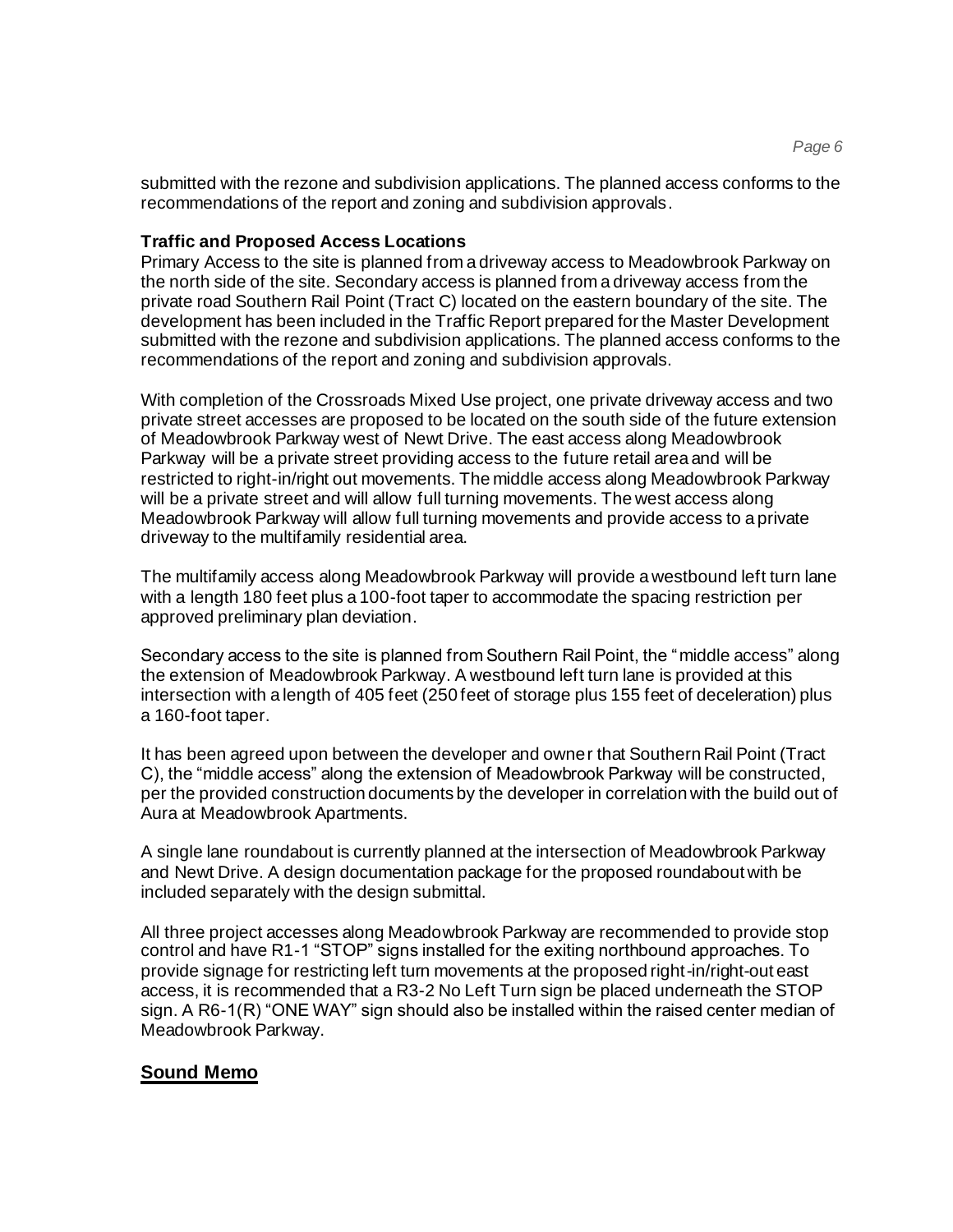This assessment analyzed the potential noise levels at the proposed Crossroads Apartments residential development associated with the surrounding roadway network. It was determined that traffic related noise from the adjacent roadways is anticipated to be the main source of noise throughout the site. The predicted future noise levels generated from US 24 and Meadowbrook Pkwy are expected to be reduced by the proposed site layout. Although future noise levels are anticipated to impact nearby residences, additional noise abatement measures are not recommended

The project is targeted to begin construction the first and second quarter of 2022 and the construction will be completed in one phase.

No deviation or waivers are being requested with the development plan application at this time.

## **JUSTIFICATION**

Development of the site shall be in conformance with the zoning requirements of the RM-30 zone, including landscape buffering/screening requirements of the Code summarized below:

- Maximum density: 30 DU/AC
- Structural Setbacks (from property boundary):
	- o Front Yard: 25-feet feet
	- o Side/Rear Yards: 15-feet
	- o The minimum distance between buildings shall be 10 feet.
- Max Lot Coverage: 60%
- Max Height: 40-feet
- Roadway Landscape Buffers:
	- o Non-Arterial: 10 feet (1 tree/30 feet of Meadowbrook Parkway and Southern Rail Point frontage)
- Buffer Between Non-Residential, Multifamily Residential and Single-Family/Duplex Uses:
	- o 15-feet along frontages adjacent to single-family residential uses (Meadowbrook Crossing Filing No. 1) opposite Meadowbrook Parkway
	- o 15-feet buffer along residential boundary and adjacent commercial zoned property opposite of Southern Rail Point
	- o 1 tree/30-feet of common property line
	- o A minimum 1/3 trees shall be evergreen
- Internal Landscaping Requirements:
	- o A minimum of 15% of the lot or parcel shall be landscaped.
	- o A minimum of one tree shall be provided for every 500 square feet of required internal landscape area.
		- Lot 11 is 12.70 acres
		- **Tract C is roughly 1.02 acres**
		- Total landscape area (35%) for Lot 11
		- Total landscape area (20%) for Tract C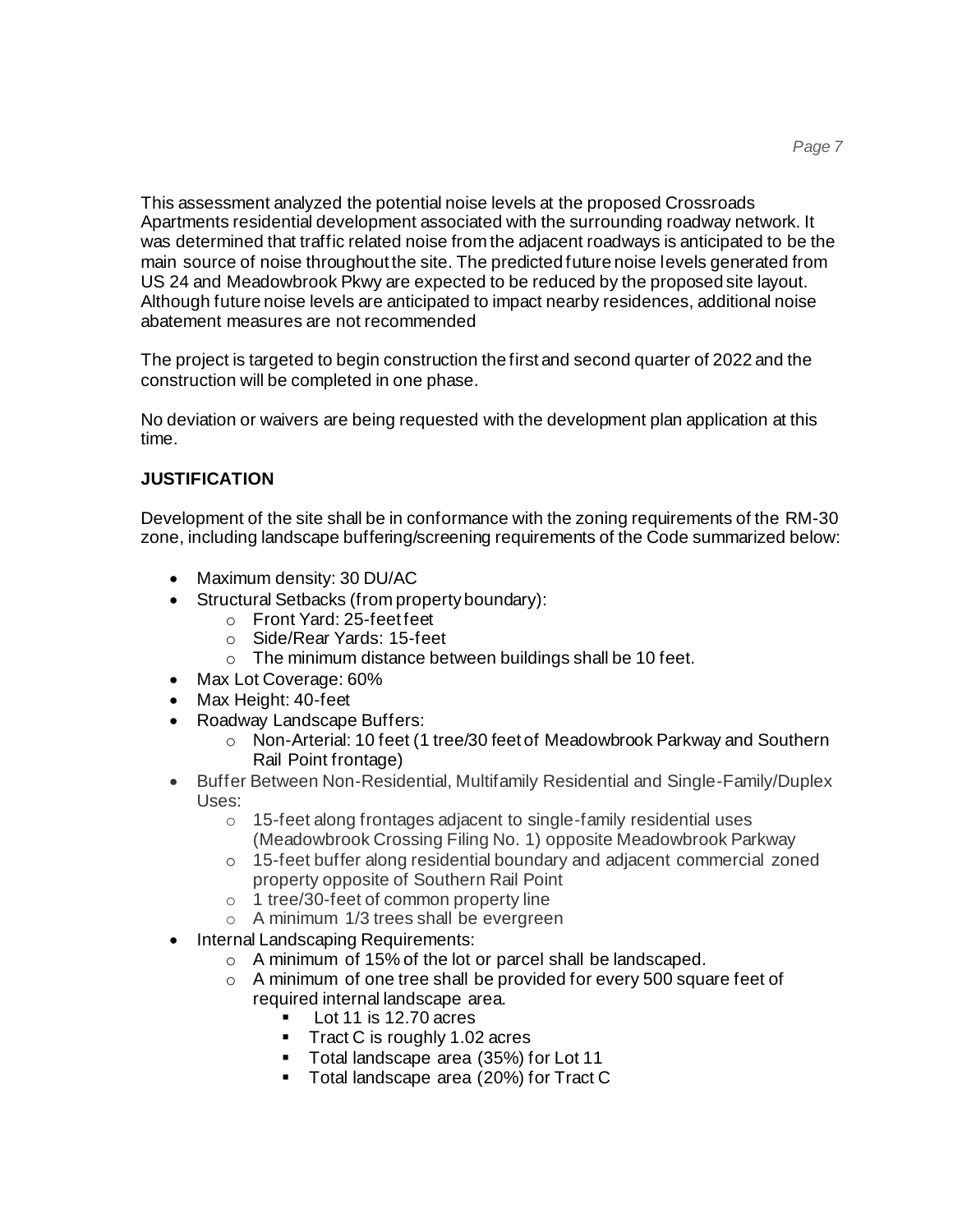This development plan implements the zoning and final plat for the property which were found in general conformance with the goals, objectives and policies of the Master Plan which includes the "Your El Paso County Master Plan", "County Policy Plan", and "Water Master Plan".

## **Master Plan Conformance**

Goal 1.1 - Ensure compatibility with established character and infrastructure capacity. Goal 1.2 - Coordinate context-sensitive annexation and growth strategies with municipalities.

Goal 1.3 - Encourage a range of development types to support a variety of land uses. Goal 1.4 - Continue to encourage policies that ensure "development pays for itself ". The proposed multifamily housing development will provide an additional 306 apartment units to the available rental housing market supply in the area. This housing will create opportunities for individuals and families to find attainable and affordable housing options near employment centers and which is conveniently located to major transportation thoroughfares which can connect them to employment, commercial/retail corridors and recreational opportunities throughout the El Paso County region. It is also one part of the overall master planned "Crossroads" mix use development being planned and implemented. As a whole the Crossroads development will support the District's ability to fund greater public improvements and utility extensions.

The project requires and is planned with urban services including, but not limited to water & wastewater, natural gas, electric, telecommunications including internet, public safety (police, fire, EMS) and public schools. The project will support public and expand parks, open spaces, and trails are available and currently serving adjacent and nearby residential, commercial, industrial, military, and public land uses.

## *POLICY PLAN CONSIDERATIONS:*

The area is not within the boundaries of any small area comprehensive plan. However, the development is subject to findings of general conformance with the El Paso County Policy Plan. Relevant policies and recommendations have been provided for review and consideration to make recommendations for findings of general conformance with the Master Plan.

## *Issue 13.1 Accommodate Housing Submarkets:*

*"Although there are several areas of the unincorporated County which are potentially available for multifamily housing, opportunities in many sub-areas are limited. Reasons for this include lack of appropriate infrastructure, limited market incentives over the past decade, dependence on reliable transportation, and resistance by many residents of the County to the increased densities associated with multi-family housing."*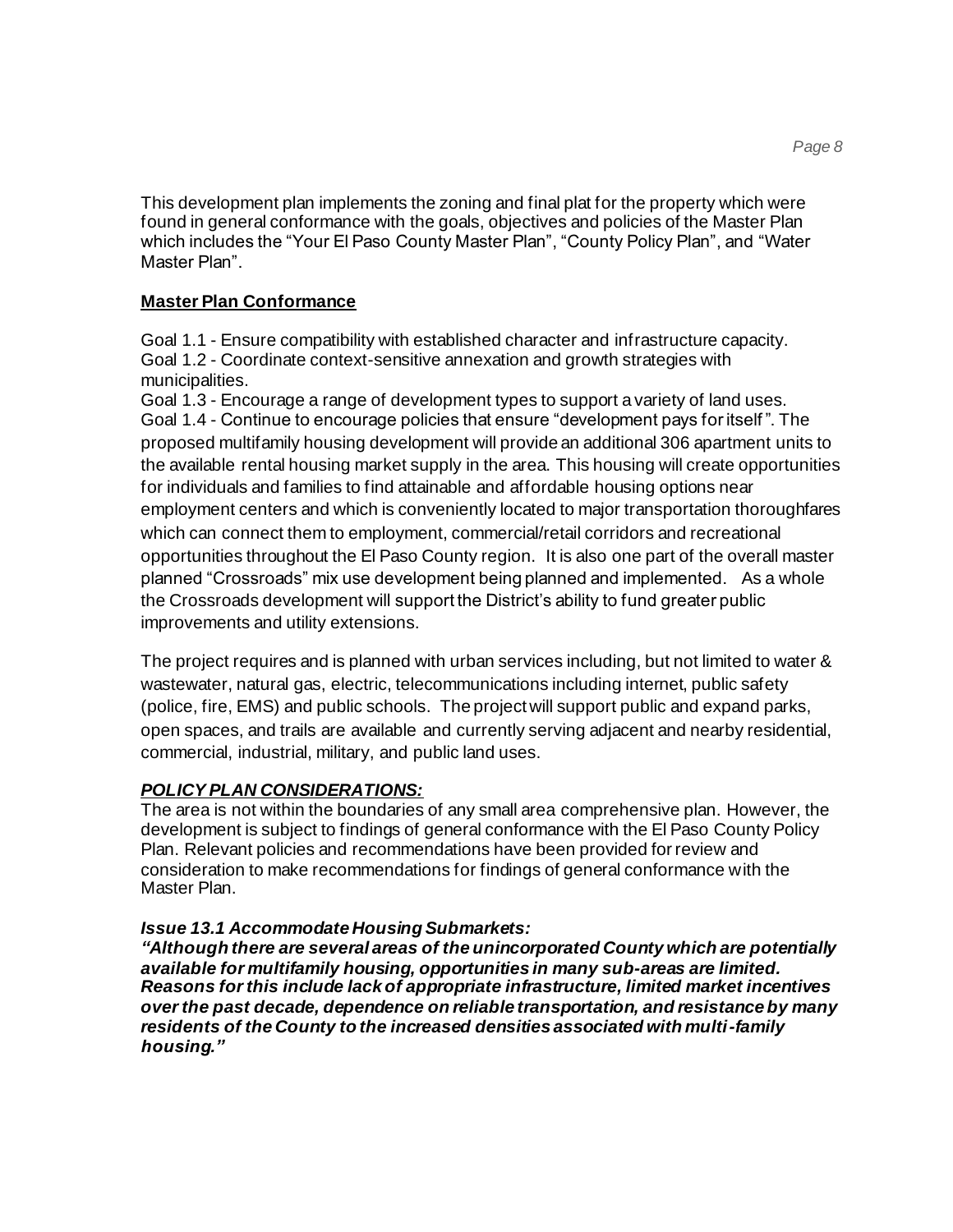- **Goal 13.1 Encourage an adequate supply of housing types to meet the needs of county residents.**
- **Policy 13.1.1 Encourage a sufficient supply and choice of housing at varied price and rent levels through land development regulations.**
- **Policy 13.1.2 Support the provision of land use availability to meet the housing needs of county residents.**

The approved rezone and development of multi-family housing will meet the current regional demand for workforce, affordable, and attainable housing. Rent/lease prices will be market rate which are comparable to rent rates for similarly aged communities that provide similar unit and community amenities. Approval of the proposed application creates available land that has been properly zoned for multifamily housing.

## *ISSUE 13.2 meet Affordability needs*

The policy plan provides the context for the use of the terms "affordability" and "affordable housing" as used in the plan discussions by creating the following distinction between affordable and low income housing as follows:

#### *Affordable Housing*

*Housing which is priced at or below the level where it can be purchased or rented by households with incomes equal to the County median average. Due to changes in the local and national economies and the housing market, this is a dynamic definition.*

#### *Low Income Housing*

*Housing that is provided to households with below average incomes through various targeted subsidies.*

- *Goal 13.2 Encourage a diversity of [affordable housing](http://adm2.elpasoco.com/Planning/Policy-plan/page29.htm#anchor3598379) types throughout the unincorporated county to meet the housing need for the people who work in our communities.*
- **Goal 13.2 Encourage a diversity of [affordable housing](http://adm2.elpasoco.com/Planning/Policy-plan/page29.htm#anchor3598379) types throughout the unincorporated county to meet the housing need for the people who work in our communities.**
- **Policy 13.2.1 Encourage incentives, such as flexible development standards through logical modifications to zoning, subdivision regulations, building codes, water/sewer fees, etc., as market incentives to provide housing that fall within the housing affordability index of 100.0 to balance the discrepancy between the cost for [affordable housing](http://adm2.elpasoco.com/Planning/Policy-plan/page29.htm#anchor3598379) and average annual wage.**
- **Policy 13.2.6 Consider higher densities for [affordable housing](http://adm2.elpasoco.com/Planning/Policy-plan/page29.htm#anchor3598379) when located in association with available services.**

The proposed multifamily housing development will provide an additional 306 apartment units to the available rental housing market supply. This housing will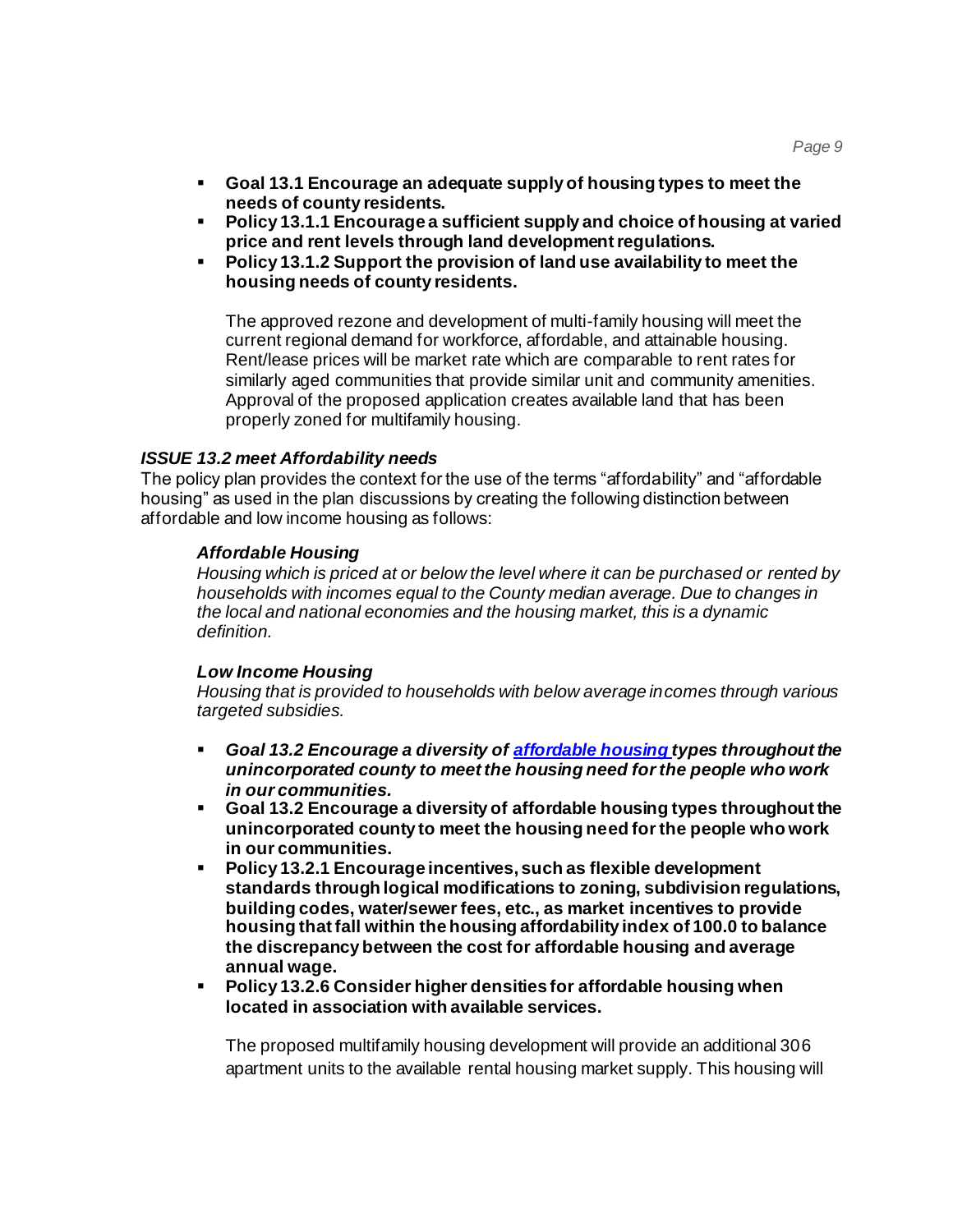create opportunities for individuals and families to find attainable and affordable housing near employment centers and which is conveniently located to major transportation thoroughfares which can connect them to employment centers, commercial/retail corridors and nodes, and recreational opportunities throughout the El Paso County region.

Required urban services including, but not limited to water & wastewater, natural gas, electric, telecommunications including internet, public safety (police, fire, EMS), public schools, and parks, open spaces, and trails are available and currently serving adjacent and nearby residential, commercial, industrial, military, and public land uses.

- **Policy 13.2.7 Periodically review the Land Development Code and other pertinent regulations to ensure that they adequately address changing technical and market conditions.**
- **Policy 13.2.7 Encourage the issuance by the County of tax-exempt bonds to provide lower interest rates for first-time homebuyers or developers of multifamily projects. The applicant is actively engaged with the El Paso County Economic Development Department to coordinate participation in County housing and finance programs.**
- **Policy 6.1.1 - Allow for a balance of mutually supporting interdependent land uses, including employment, housing and services in the more urban and urbanizing areas of the County.**

The current zone provides opportunity to create market rate affordable and attainable housing within a multifamily context. The proposed infill multifamily development provides a balancing and complementary land use mix that support nearby existing and future commercial/retail uses.

The existing and approved land use mix within the adjacent area includes residential (single-family detached) land use, together with commercial and retail use, service oriented and light industrial land uses along and adjacent to the State Highway 24 Corridor from the Peterson Road intersection to the west to the terminus of State Highway 94, intersection with State Highway 24.

▪ *Policy 6.1.2 - Discourage the location of small discontiguous land development projects where these might not develop the critical land area and density necessary to be effectively provided with services or remain viable in the face of competing land uses.*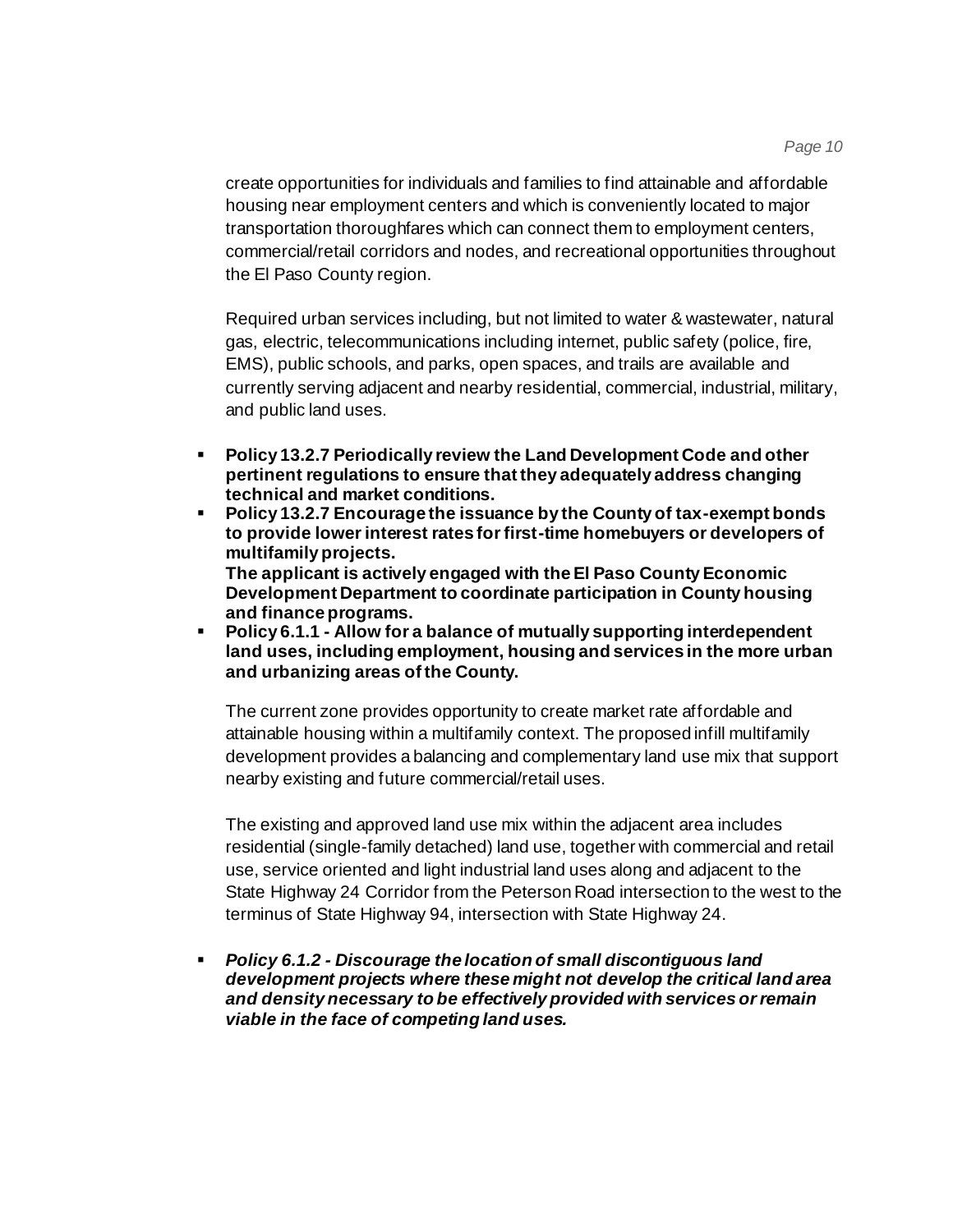▪ *Policy 6.1.3 - Encourage new development which is contiguous and compatible with previously developed areas in terms of factors such as density, land use and access.*

Roadways, utilities, drainage, etc. will be constructed in the most optimal and efficient manner as necessary to facilitate development construction and sequencing. Utilities for be coordinated with the associated districts and providers as required.

The approved RM-30 zoning is consistent and support the proposed land use mix with the existing adjacent commercial, industrial, public, and residential land uses which are in various stages of development and redevelopment.

Required zoning district, use to use, roadway, and use specific landscape buffers, setbacks, screening, open space, and/or landscape planting requirements area identified on all preliminary plan and final plat maps, included in the subdivision improvements and financial assurances as required by Code or Condition of Approval to mitigate any unique circumstance.

- **Policy 6.1.4 - Encourage the logical timing and phasing of development to allow for the efficient and economical provision of facilities and services.** Necessary urban services are currently available to meet the use demands of the proposed development, specifically the multifamily demands for urban services (e.g. water/wastewater, fire protection, police protection, public schools for compulsory education, public parks and recreation opportunities, and public drainage/transportation facilities and infrastructure). The subdivision and subsequent site development plan review will identify system or service deficiencies as well as clarify specific development demands of which the service providers will express respective needs in order to meet projected demands.
- **Policy 6.1.6 - Direct development toward areas where the necessary urbanlevel supporting facilities and services are available or will be developed concurrently.**

Necessary urban level services including, but not limited to water/sewer, stormwater, electric, natural gas, police, fire and EMS, schools, parks and open spaces, and other public facilities and services are currently delivered to the area residential, commercial, and light industrial properties adjacent to this proposed development. Services have been coordinated with local public providers.

▪ **Policy 6.1.11 – Plan and implement land development so that it will be functionally and aesthetically integrated within the context of adjoining properties and uses.**

The functionality of the site with respect to access, design, and building orientation will be consistent with and compatible with existing conditions such as location and massing of buildings relative to adjacent rights of way and view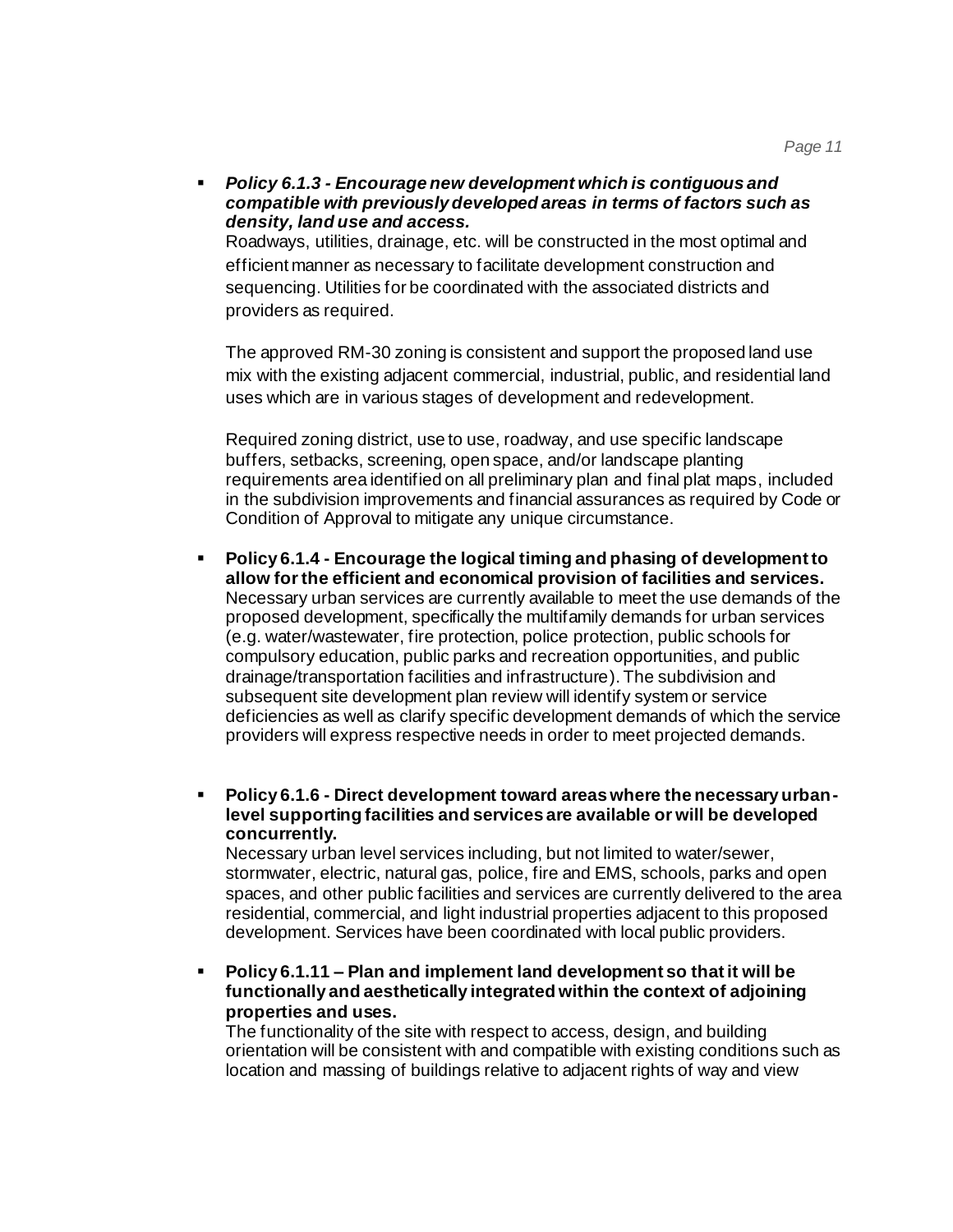corridors, location of community/resident amenities and recreation areas, site design which respects the location as a County/City gateway, as well as enhancing the overall visual character attractiveness of the area through contemporary building facades and private architectural design standards and landscape design.

▪ **Policy 10.1.2 - Carefully consider the impacts that proposed new developments will have on the viability of existing and proposed water and wastewater systems.**

Water and wastewater services for properties within the site will be provided by Cherokee Metropolitan District Service. Existing distribution and service lines are located adjacent to the site and are adequately sized to deliver water and wastewater to the proposed development. See also additional discussion on Conformance with the County Water Master Plan.

## *WATER MASTER PLAN CONFORMANCE & CONSIDERATIONS*

- **Goal 1.1 – Ensure an adequate water supply in terms of quantity, dependability and quality for existing and future development.**
- **Goal 6.0 – Require adequate water availability for proposed development.**
- **Policy 6.0.8 – Encourage development patterns and higher density, mixed use developments in appropriate locations that propose to incorporate meaningful water conservation measures.**
- **Policy 6.0.11– Continue to limit urban level development to those areas served by centralized utilities.**

The development area is in REGION 5 as identified on the El Paso County Water Master Plan Planning Regions Map and is within the Cherokee Metropolitan District (CMD) Service Area. Region 5 consists of areas served by CMD and is not expected to experience significant growth by 2060. However, the District may expand water and sewer service to growth areas outside of Region 5. No specific growth map was created for Region 5; these areas are shown in other maps.

CMD has adequate supply, water quality, and existing infrastructure in the area to serve this development and maintains required regulatory compliances.

CMD provides services outside District boundaries to Schriever AFB and the Woodmen Hills/Meridian Ranch Development. System/infrastructure interconnections exist between CMD, CSU, Meridian Ranch MD, Meridian Service MD, and Woodmen Hills MD. Per the Water Master Plan, water supplies in Region 5 from current to 2060 build out are as follows (*taken from EPC WMP*):

| <b>Planning Region</b> | <b>Current</b>      | 2040                | 2060 Build-Out       |
|------------------------|---------------------|---------------------|----------------------|
|                        | <b>Supplies (AF</b> | <b>Supplies (AF</b> | <b>Supplies (AF)</b> |
|                        | per year)           | per year)           | per year)            |
| <b>Region 5</b>        | 4,849               | 6,800               | 10,131               |